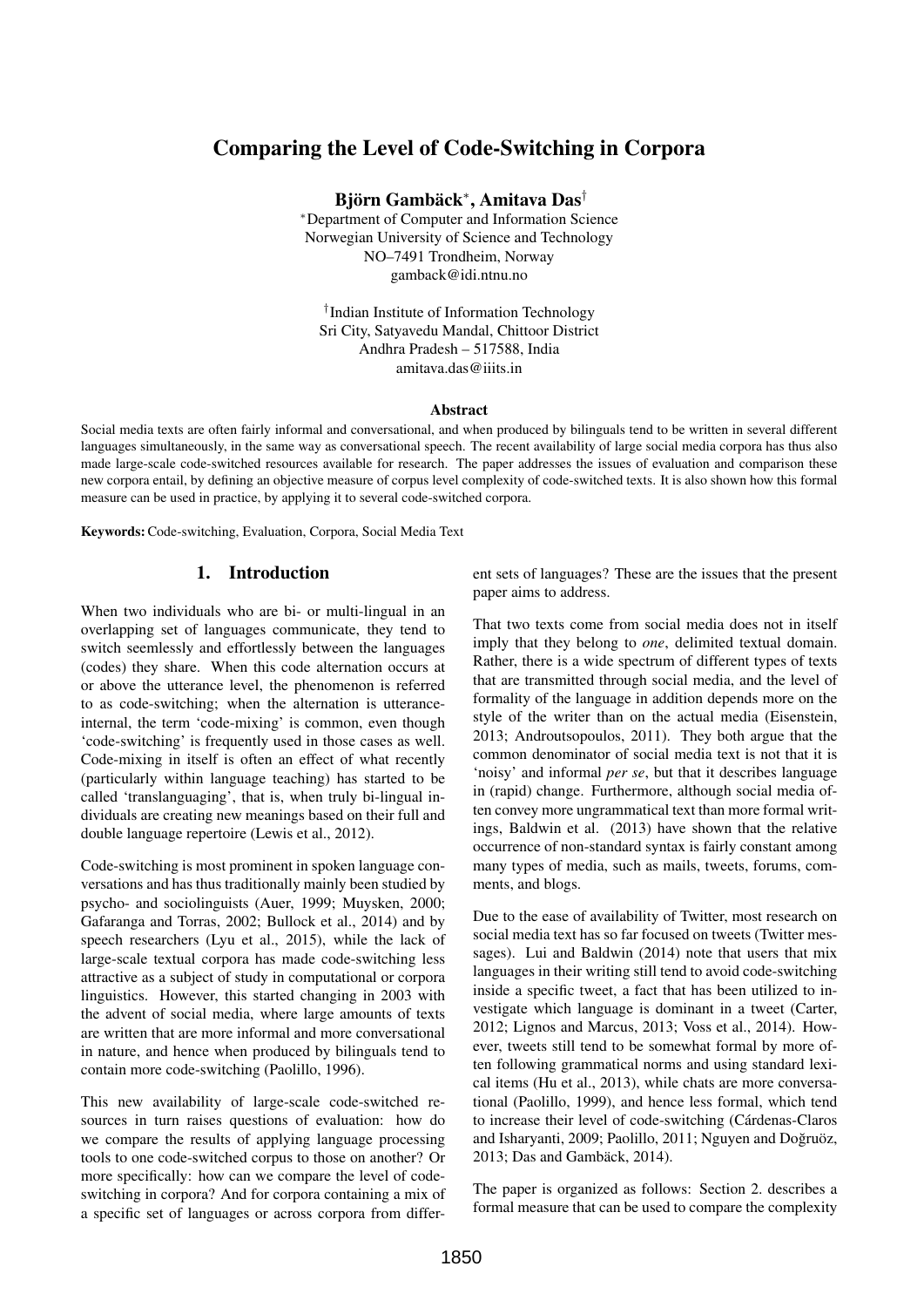of code-switched corpora. Section 3. then uses this corpus level switching measure in practise, applying it to a set of recently produced code-switched corpora. Finally, Section 4. sums up and elaborates on the results.

#### 2. Measuring Code-Switching in Corpora

When comparing different code-switched corpora to each other, it is desirable to have a measurement of the level of mixing between languages, in particular since error rates for various language processing application would be expected to increase as the level of code-switching increases. Both Kilgarriff (2001) and Pinto et al. (2011) discussed several statistical measures that can be used to compare corpora more objectively, but those measures presume that the corpora are essentially monolingual.

Debole and Sebastiani (2005) analysed the complexity of the different subsets of the Reuters-21578 corpus in terms of the relative hardness of learning classifiers on the subcorpora, a strategy which does not assume monolinguality in the corpora. However, they were only interested in the relative difficulty and give no measure of the complexity as such. In Gambäck and Das (2014) we instead suggested an initial Code-Mixing Index to assess the level of codeswitching in an utterance. This measure will be taken as the starting point, and elaborated on here.

#### 2.1. Utterance Level Switching

If an utterance  $x$  only contains language independent tokens, its code-mixing is zero; for other utterances, the level of mixing depends on the fraction of language dependent tokens that belong to *the matrix language* (the most frequent language in the utterance) and on  $N$ , the number of tokens in  $x$  except the language independent ones (i.e., all tokens that belong to any language  $L_i$ ):<sup>1</sup>

$$
C_u(x) = \begin{cases} N(x) - \max_{L_i \in \mathbb{L}} \{t_{L_i}\}(x) \\ \frac{N(x)}{N(x)} & : N(x) > 0 \\ 0 & : N(x) = 0 \end{cases}
$$
(1)

 $(L<sub>i</sub>∈<sub>L</sub>$ , the set of all languages in the corpus; 1 <  $\max\{t_{L_i}\} \leq N$ ). Notably, for mono-lingual utterances  $C_u = 0$  (since then  $\max\{t_{L_i}\} = N$ ).<sup>2</sup>

This initial measure has several short-comings. In particular, it does not reflect what fraction of a corpus' utterances contain code-switching, nor take into account the number of code alternation points: arguably, a higher number of language switches in an utterance increases its complexity, while a corpus with a larger fraction of mixed utterances is (on average) more complex. $3$ 

Two main sources of information will be utilized to fully account for the code alternation at utterance level: the ratio of tokens belonging to the matrix language ( $f_m = [N$  $max{t_{L_i}}/N$  as in Equation 1) and the number of code alternation points per token  $(f_p = P/N)$ , where P is the number of code alternation points;  $0 \le P \le N$ ).

There are many ways to combine two (or several) information sources, in particular if they are independent; see, e.g., Genest and McConway (1990) for an overview. However, P partially depends on  $\max\{t_{L_i}\}\,^4$  which, for example, rules out the common *logarithmic opinion poll*:

$$
p(x) = \prod_{k=1}^{n} p_k(x)^{w_k} \qquad : \sum_{k} w_k = 1 \qquad (2)
$$

Instead we will use the *linear opinion poll:*

$$
p(x) = \sum_{k=1}^{n} w_k \times p_k(x) \qquad : \sum_{k} w_k = 1 \qquad (3)
$$

Combining  $f_m(x)$  and  $f_p(x)$  gives a revised utterance level measure for  $N(x) > 0$ :

$$
C_u(x) = w_m f_m(x) + w_p f_p(x) \tag{4}
$$

$$
= w_m \frac{N(x) - \max\limits_{L_i \in \mathbb{L}} \{t_{L_i}\}(x)}{N(x)} \cdot 100 + w_p \frac{P(x)}{N(x)} \cdot 100
$$

$$
= 100 \cdot \frac{w_m \left(N(x) - \max\limits_{L_i \in \mathbb{L}} \{t_{L_i}\}(x)\right) + w_p P(x)}{N(x)}
$$

where  $w_m$  and  $w_p$  are weights  $(w_m + w_p = 1)$ . Again,  $C_u = 0$  for mono-lingual utterances (since then  $\max\{t_{L_i}\} = N$  and  $P = 0$ ).

#### 2.2. Corpus Level Switching

Moving to corpus level, the measure could be defined simply as average utterance level switching, as in Equation 5

 $1$ Note that the formula in Equation 1 differs from, but is equivalent to, the one given in Gambäck and Das (2014).

<sup>&</sup>lt;sup>2</sup>Consider, e.g., an utterance  $U_1$  with 10 words. If 5 of the words come from language  $L_1$  and the other from language  $L_2$ , its  $C_u$  will be  $(10-5)/10 = 0.50$ . However, another 10-word utterance  $U_2$  with all words coming from different languages gets  $C_u(U_2) = (10 - 1)/10 = 0.90$ , correctly reflecting the intuition that  $U_2$  presents a more complex mix.

<sup>&</sup>lt;sup>3</sup>Compare two 4-word utterances  $U_3$  and  $U_4$  with 2 words each from the languages  $L_1$  and  $L_2$ . Thus  $C_u(U_3) = C_u(U_4) =$  $(4 - 2)/4 = 0.50$ . But if  $U_3$  only contains 1 code alternation point (e.g., if the words are  $w_{L_1}w_{L_1}w_{L_2}w_{L_2}$ ), while  $U_4$  contains 3 switches (e.g.,  $w_{L_1}w_{L_2}w_{L_1}w_{L_2}$ ), then  $U_4$  will most likely be more difficult to analyse.

 $4$ In utterance  $U_2$  with 10 words, all from different languages  $(\max\{t_{L_i}\} = 1)$ , there must be a code alternation between each word, so  $P = 9$ . If instead  $\max\{t_{L_i}\} = 2$ , then  $4 \leq P \leq 9$ , since the utterance, e.g., can contain 2-token sequences from five languages ( $P = 4$ ) or ten 1-token sequences from up to eight different languages.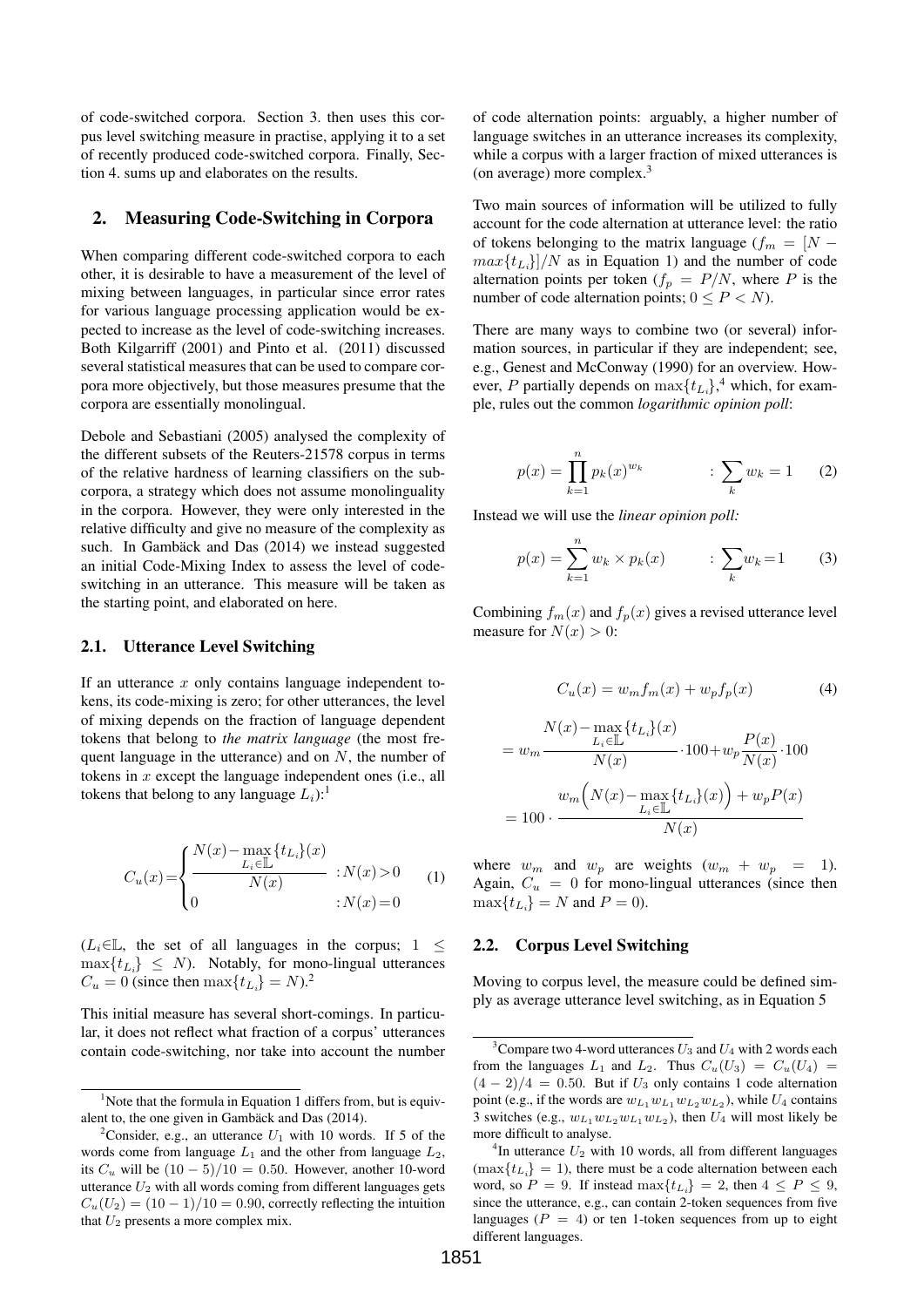$$
C_{avg} = \frac{1}{U} \sum_{x=1}^{U} C_u(x) \tag{5}
$$

where  $U$  is the number of utterances in the corpus.

However, that would ignore two important points: that  $C_u$ does not account for code-alternation *between* two utterances, and that the frequency of code-switched utterances in a corpus increases its complexity.

Hence, when combining several utterances, an utterance's matrix language and the matrix language of the previous utterance need to be represented (if they differ, that implies adding a code-alternation point between the two utterances).<sup>5</sup> For each pair of utterances, a factor must be included to account for this, as shown in Equation 6:

$$
C_u(x-1, x) = C_u(x-1) + C_u(x) + w_p \delta(x):
$$

$$
L_{x-1} = \max_{L_i \in \mathbb{L}} \{t_{L_i}(x-1)\}
$$

$$
L_x = \max_{L_i \in \mathbb{L}} \{t_{L_i}(x)\}
$$

$$
\delta(x) = \begin{cases} 0: x=1 \vee L_{x-1} = L_x \\ 1: x \neq 1 \wedge L_{x-1} \neq L_x \end{cases}
$$
(6)

For combining a corpus' all utterances, we take inspiration from readability indices that are purely word frequencybased and (as  $C_u$ ), e.g., make no distinction between different word classes. Those are calculated using the average sentence length and another factor, e.g., the average number of syllables per word as in the 'Reading Ease' score (Flesch, 1948), the frequency of multi-syllabic words in 'Fog' (Gunning, 1952), or the frequency of long words in 'LIX' (Björnsson, 1968).

Flesch' Reading Ease score is based on the average number of words per sentence and average number of syllables per word:

RE = 206.835 - 
$$
[1.015 \cdot (\frac{W}{S}) + 84.6 \cdot (\frac{L}{W})]
$$
 (7)

where  $W$  is the number of words in the text,  $S$  the total number of sentences, and  $L$  the total number of syllables (hence words/sentence are weighted as 1.2·syllables/word).

The Fog Index is the number of words per sentence plus the percentage of multi-syllabic words:

Fog = 
$$
0.4 \cdot \left[\frac{W}{S} + 100 \cdot \left(\frac{F}{W}\right)\right]
$$
 (8)

where  $W$  is the number of words in the text,  $S$  the number of sentences, and  $F$  the number of "foggy" words, that is, mainly words with more than three syllables.

The LIX measurement is the number of words per sentence plus the percentage of long words:

$$
LIX = \frac{W}{S} + 100 \cdot (\frac{L}{W})
$$
 (9)

where  $W$  is the number of words in the text,  $S$  the number of sentences, and  $L$  the number of long words (defined as words with more than five characters).

In the case of code-switching, the first factor is the average switching level per utterance, as calculated by inserting the  $C_u$  given by Equation 6 into the average of Equation 5, while the second factor is the frequency of utterances that contain any code-switching (i.e., utterances with  $C_u > 0$ ). Thus arriving at Equation 10:

$$
C_c = \frac{\sum_{x=1}^{U} C_u(x) + w_p \delta(x)}{U} + w_s \frac{S}{U} \cdot 100
$$
 (10)  
= 
$$
\frac{100}{U} \left[ \sum_{x=1}^{U} \left( w_m f_m(x) + w_p \left[ f_p(x) + \delta(x) \right] \right) + w_s S \right]
$$

where  $S$  is the number of utterances that contain codeswitching ( $0 \leq S \leq U$ ), and  $w_s$  the relative weight attached to the switching frequency.

### 3. Comparing Corpora Level Switching

The main issue when applying an information source combination method (e.g., Equation 2 or 3) is how to choose the weights, and several strategies have been proposed. We tried a number of them experimentally at the utterance level, but the only combination giving reliable and intuitive values was the average (equal weights:  $w_k = \frac{1}{n}$ ) reflecting an observation also made by Clemen (2008, p.765): "*Having spent much of my career studying various combination methods, it has been somewhat frustrating to consistently find that the simple average performs so well empirically.*"

With two information sources, the weights are  $w_m = w_p =$  $\frac{1}{2}$  and Equation 4 (for  $N > 0$ ) reads:

$$
C_u(x) = 100 \cdot \frac{N(x) - \max\limits_{L_i \in \mathbb{L}} \{t_{L_i}\}(x) + P(x)}{2N(x)}
$$
(11)

Similarly, for determing the relative weight attached to the switching frequency at the corpus level  $(w_f)$  in Equation 10), we again compare to readability indices. Fog and LIX combine two information sources without weighting (i.e., indirectly use the average); however, Reading Ease applies a weighting which treats the {words/sentence} factor as  $1.2 \times$  {syllables/word}. Flesch (1948) derived this through regression based on correlations between the average grade of children and those who could answer 50% and 75% of some test questions.

 $5$ This is different from, and more important than, checking whether the language of an utterance's first token differs from that of the previous utterance's last token.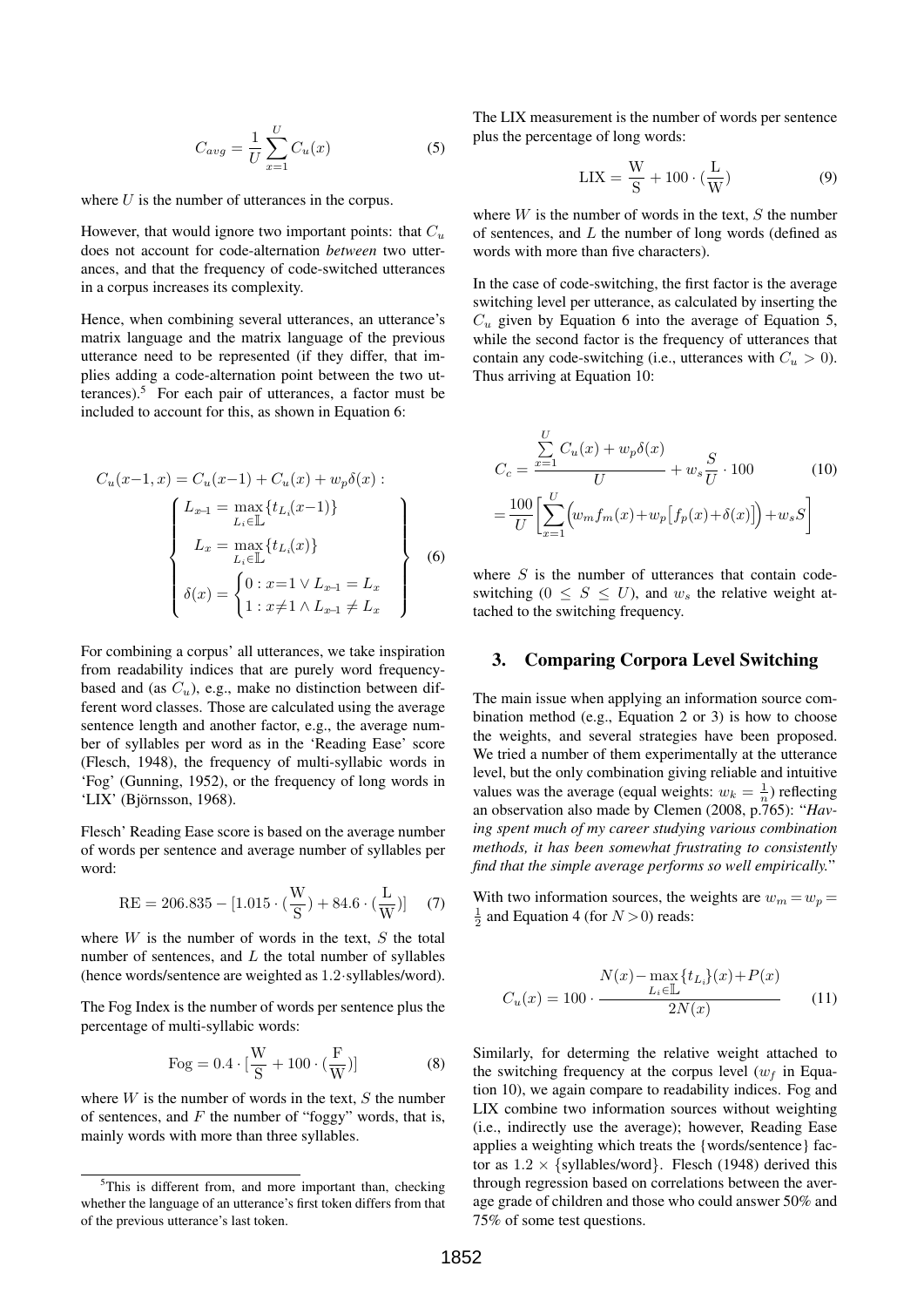| Language    | words   | utterances | switched |                 | $C_{avg}$ |       | $P_{avg}$ |      | $\delta$ | $C_c$ |
|-------------|---------|------------|----------|-----------------|-----------|-------|-----------|------|----------|-------|
| Pair        |         | (U)        | (S)      | $\mathscr{G}_o$ | (U)       | (S)   | (U)       | (S)  | (U)      |       |
| $DU - TR$   | 70.874  | 3.065      | 382      | 12.46           | 4.11      | 33.02 | 0.23      | 1.88 | 48.87    | 14.50 |
| $EN-HI$     | 27,167  | 2,583      | 570      | 22.07           | 1.87      | 8.46  | 0.57      | 2.56 | 17.81    | 20.26 |
| $EN - ES$   | 140,746 | 11.400     | 2.335    | 20.48           | 4.91      | 23.95 | 0.38      | 1.84 | 13.83    | 21.97 |
| $EN-ZH$     | 17,430  | 999        | 322      | 32.23           | 4.19      | 13.01 | 0.70      | 2.18 | 22.32    | 31.06 |
| $EN - NE$   | 146.056 | 9.993      | 4.926    | 49.29           | 7.98      | 16.19 | 1.52      | 3.08 | 35.18    | 49.06 |
| $ARB - ARZ$ | 119.317 | 5,839      | 931      | 15.94           | 3.77      | 23.67 | 0.19      | 1.20 | 13.29    | 17.06 |

Table 1: Code-switching levels in some corpora

Using these weights, Equation 10 becomes

$$
C_c = \frac{100}{U} \left[ \frac{1}{2} \sum_{x=1}^{U} \left( f_m(x) + f_p(x) + \delta(x) \right) + \frac{5}{6} S \right]
$$
(12)

$$
=\frac{100}{U}\bigg[\frac{1}{2}\!\sum_{x=1}^{U}\!\!\Big(\!\!1\!\!-\!\!\frac{\max\limits_{L_i\in\mathbb{L}}\!\!\{t_{L_i}\}(x)\!+\!P(x)}{N(x)}\!+\!\delta(x)\!\Big)\!+\!\frac{5}{6}S\bigg]
$$

To show how the measure can be used in practice to objectively compare the complexity of code-switching,  $C_c$  values as in Equation 12 were calculated for some recently produced code-switched corpora: the Dutch-Turkish chat corpus of Nguyen and Doğruöz (2013), the English-Hindi Twitter and Facebook chat corpus of Jamatia et al. (2015), and the four corpora<sup>6</sup> used in the shared task on word-level language detection in code-switched text (Solorio et al., 2014) organized by the workshop on Computational Approaches to Code Switching at the 2014 Conference on Empirical Methods in Natural Language Processing (EMNLP).

When comparing  $C_c$  values for different corpora, it is necessary to consider their respective tagsets and annotation guidelines. So does the annotation strategy chosen for the EMNLP corpora prescribe that elements such as abbreviations should be tagged with the language they belong to, while other annotations schemes treat them as language independent. Another potential problem can be to decide whether a tag is directly language related or not. The EMNLP tagset includes the tags 'mixed' and 'ambiguous', that here are treated as language items in the calculations, but without being assigned to any specific language (when selecting an utterance's matrix language), which follows the EMNLP annotation guidelines.

Table 1 shows statistics and  $C_c$  values for the corpora. The first columns give the number of words and total number of utterances  $(U)$  in each corpus, followed by the number and percentage of the utterances that really contain any codeswitching  $(S)$ . The second set of columns provide the  $C_{area}$ values over both all the utterances and over only the utterances that actually contain code-switching, followed by the average number of intra-utterance code-alternation points  $(P)$  for the same two sets of utterances (the total and those

containing switching), and finally the frequency of interutterance switching  $(\delta)$ , i.e., switching of matrix language between two utterances. The last column gives the actual  $C_c$  value for each corpus.

It is noticable that the EN-NE corpus from EMNLP exhibits the highest level of code-switching, both at corpus level ( $C_c = 49.06$ ) and on average at utterance level  $(C_{avg} = 7.98$  for all utterances, U), as well as highest average number of code-alternation points per utterance  $(P_{avg} = 1.52;$  for those utterances that contain switching:  $P_{avg} = 3.08$ ), while DU-TR has the lowest  $C_c$  value, but the highest frequency of matrix language switching between utterances (there are 1, 498 switches for 3, 065 utterances), and also the highest utterance level switching  $(C_{avg} = 33.02)$  if counting the average over those utterances that contain switching  $(S)$ .

#### 4. Discussion and Conclusion

The paper has defined an objective measure of the complexity of code-switched texts, i.e., texts written in several different languages, something which is particularly common in social media. Certainly, though, no such measure will ever be able to capture all types of differences between corpora. In particular, the ways corpora were collected and annotated, and their intended usage also need to be taken into account. However, levelling out such differences should arguably not be the aim of the code-switching measure itself, but rather be left to the users: when comparing corpora with widely different scopes, the users themselves need to be aware of the potential variation and consider this when deciding on whether a straight-forward comparison really makes sense.

The English-Nepalese EMNLP corpus showed an extremely high level of switching and the Mandarin Chinese a fairly high level. This could of course possibly have been caused by errors and problems in tagging, but in contrast to other corpora, the tagset used in the EMNLP shared task included a tag for words that are ambiguous in a context (i.e., words that even given the contextual information could potentially belong to two or more of the languages in the corpus), which potentially should ease the annotation task.

It is important to keep in mind that the code-switching corpus complexity measurement is intended to be independent of the languages contained in the corpus, while the per-

<sup>&</sup>lt;sup>6</sup>The EMNLP corpora mix English with Spanish, Mandarin Chinese and Nepalese. The forth EMNLP corpus is dialectal: Standard Arabic mixed with Egyptian Arabic (ARB-ARZ).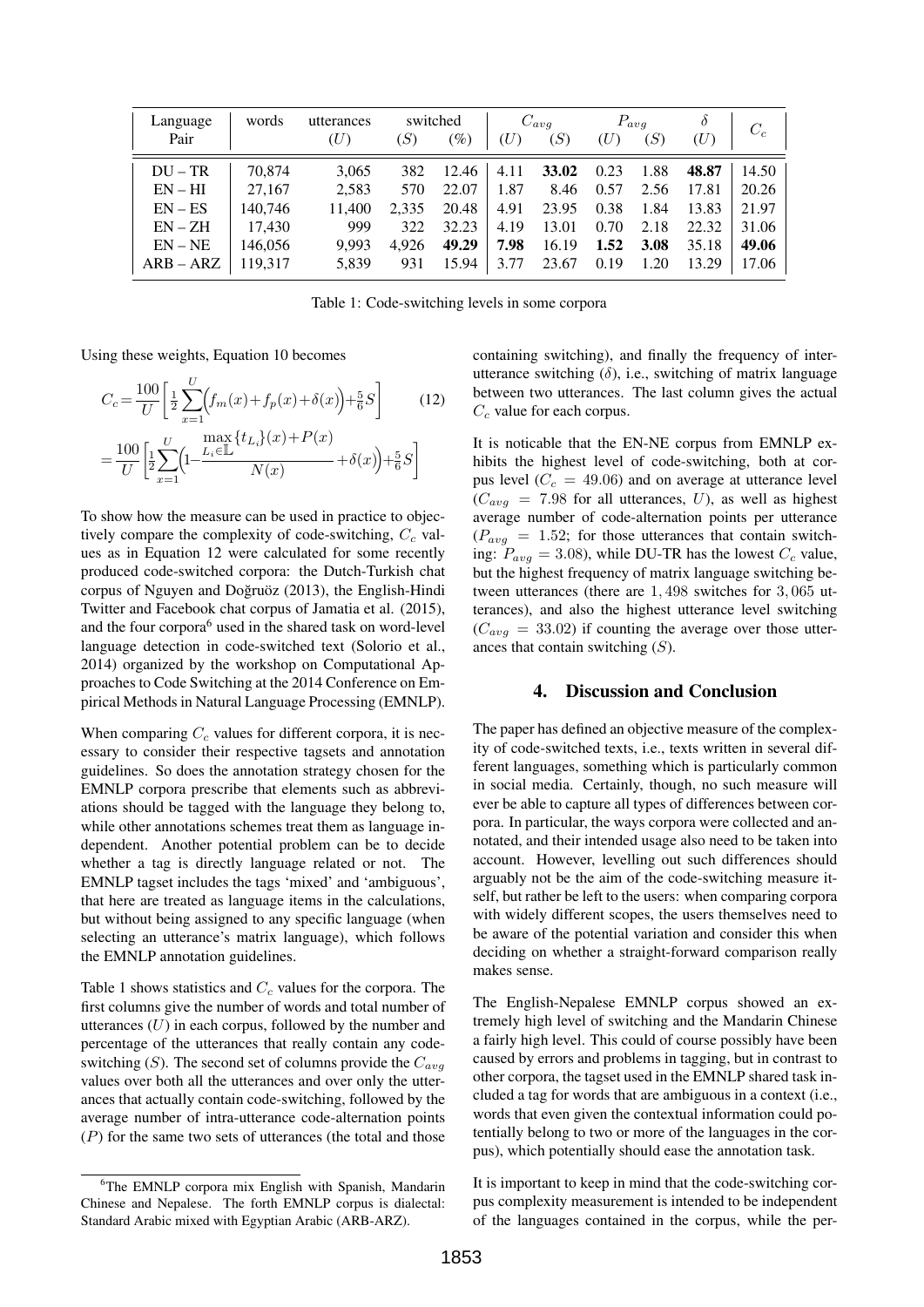formance of a language processing system of course also will depend on the actual languages, their relationship, and their annotation schemes. Thus the reported level of mixing in the ARB-ARZ corpus is quite low (only 15.94%, with  $C_c = 17.06$ , but the "languages" involved are both Arabic dialects, so very closely-related, and hence the potential overlap between them is high, even if that has not been reflected in the annotation. (Notably, almost all words of the "standard" language will also belong to a dialect, while the opposite relation does not hold. So only utterances containing strictly Egyptian Arabic words and expressions would be expected to be annotated as ARZ in this case, and all others as ARB, Modern Standard Arabic.)

For this reason, the dialectal Arabic corpus actually was the one causing most problems for the processors in the EMNLP 2014 shared task on code-switched language identification. On the other hand, the corpus with the highest  $C_c$  (EN-NE) was the second easiest one to label for the systems participating in the shared task (the language pair which was the easiest to separate was Mandarin–English, although not for linguistic reasons, but simply since the two languages were written in different scripts).

## 5. Acknowledgements

The EMNLP shared task corpora are public domain, as tweet IDs. The Dutch-Turkish corpus has gratefully been made available by the researchers involved. Interested readers should contact: Dong Nguyen (U Twente) or Seza Doğruöz (Tilburg U). Many thanks to them and to the EMNLP shared task organisers (Solorio et al., 2014), as well as to Anupam Jamatia, Kunal Chakma and Dwijen Rudrapal (all at NIT Agartala).

## 6. Bibliographical References

- Androutsopoulos, J. (2011). Language change and digital media: a review of conceptions and evidence. In Tore Kristiansen et al., editors, *Standard Languages and Language Standards in a Changing Europe*, pages 145–159. Novus, Oslo, Norway, February.
- Auer, P. (1999). From codeswitching via language mixing to fused lects: Toward a dynamic typology of bilingual speech. *International Journal of Bilingualism*, 3(4):309– 332.
- Baldwin, T., Cook, P., Lui, M., MacKinlay, A., and Wang, L. (2013). How noisy social media text, how diffrnt social media sources? In *Proceedings of the 6th International Joint Conference on Natural Language Processing*, pages 356–364, Nagoya, Japan, October. AFNLP.
- Björnsson, C.-H. (1968). *Läsbarhet*. Liber, Stockholm, Sweden. (in Swedish).
- Bullock, B. E., Hinrichs, L., and Toribio, A. J. (2014). World Englishes, code-switching, and convergence. In Markku Filppula, et al., editors, *The Oxford Handbook of World Englishes*. Oxford University Press, Oxford, England. Forthcoming. Online publication: March 2014.
- Cárdenas-Claros, M. S. and Isharyanti, N. (2009). Code switching and code mixing in internet chatting: between

'yes', 'ya', and 'si' a case study. *Journal of Computer-Mediated Communication*, 5(3):67–78.

- Carter, S. (2012). *Exploration and Exploitation of Multilingual Data for Statistical Machine Translation*. PhD Thesis, University of Amsterdam, Informatics Institute, Amsterdam, The Netherlands, December.
- Clemen, R. T. (2008). Comment on Cooke's classical method. *Reliability Engineering & System Safety*, 93(5):760–765, May.
- Das, A. and Gambäck, B. (2014). Identifying languages at the word level in code-mixed Indian social media text. In *Proceedings of the 11th International Conference on Natural Language Processing*, pages 169–178, Goa, India, December.
- Debole, F. and Sebastiani, F. (2005). An analysis of the relative hardness of Reuters-21578 subsets. *Journal of the American Society for Information Science and Technology*, 58(6):584–596, April.
- Eisenstein, J. (2013). What to do about bad language on the internet. In *Proceedings of the 2013 Conference of the North American Chapter of the Association for Computational Linguistics: Human Language Technologies*, pages 359–369, Atlanta, Georgia, June. ACL.
- Flesch, R. (1948). A new readability yardstick. *Journal of Applied Psychology*, 32(3):221–233, June.
- Gafaranga, J. and Torras, M.-C. (2002). Interactional otherness: Towards a redefinition of codeswitching. *International Journal of Bilingualism*, 6(1):1–22.
- Gambäck, B. and Das, A. (2014). On measuring the complexity of code-mixing. In *Proceedings of the 11th International Conference on Natural Language Processing*, pages 1–7, Goa, India, December. 1st Workshop on Language Technologies for Indian Social Media.
- Genest, C. and McConway, K. J. (1990). Allocating the weights in the linear opinion pool. *Journal of Forecasting*, 9(1):53–73, Jan/Feb.
- Gunning, R. (1952). *The Technique of Clear Writing*. McGraw-Hill, New York, New York.
- Hu, Y., Talamadupula, K., and Kambhampati, S. (2013). *Dude, srsly?*: The surprisingly formal nature of Twitter's language. In *Proceedings of the 7th International Conference on Weblogs and Social Media*, Boston, Massachusetts, July. AAAI.
- Jamatia, A., Gambäck, B., and Das, A. (2015). Partof-speech tagging for code-mixed English-Hindi Twitter and Facebook chat messages. In *Proceedings of the 10th International Conference on Recent Advances in Natural Language Processing*, pages 239–248, Hissar, Bulgaria, September.
- Kilgarriff, A. (2001). Comparing corpora. *International Journal of Corpus Linguistics*, 6(1):97–133.
- Lewis, G., Jones, B., and Baker, C. (2012). Translanguaging: origins and development from school to street and beyond. *Educational Research and Evaluation*, 18(7):641–654, October.
- Lignos, C. and Marcus, M. (2013). Toward web-scale analysis of codeswitching. In *87th Annual Meeting of the Linguistic Society of America*, Boston, Massachusetts, January. Poster.